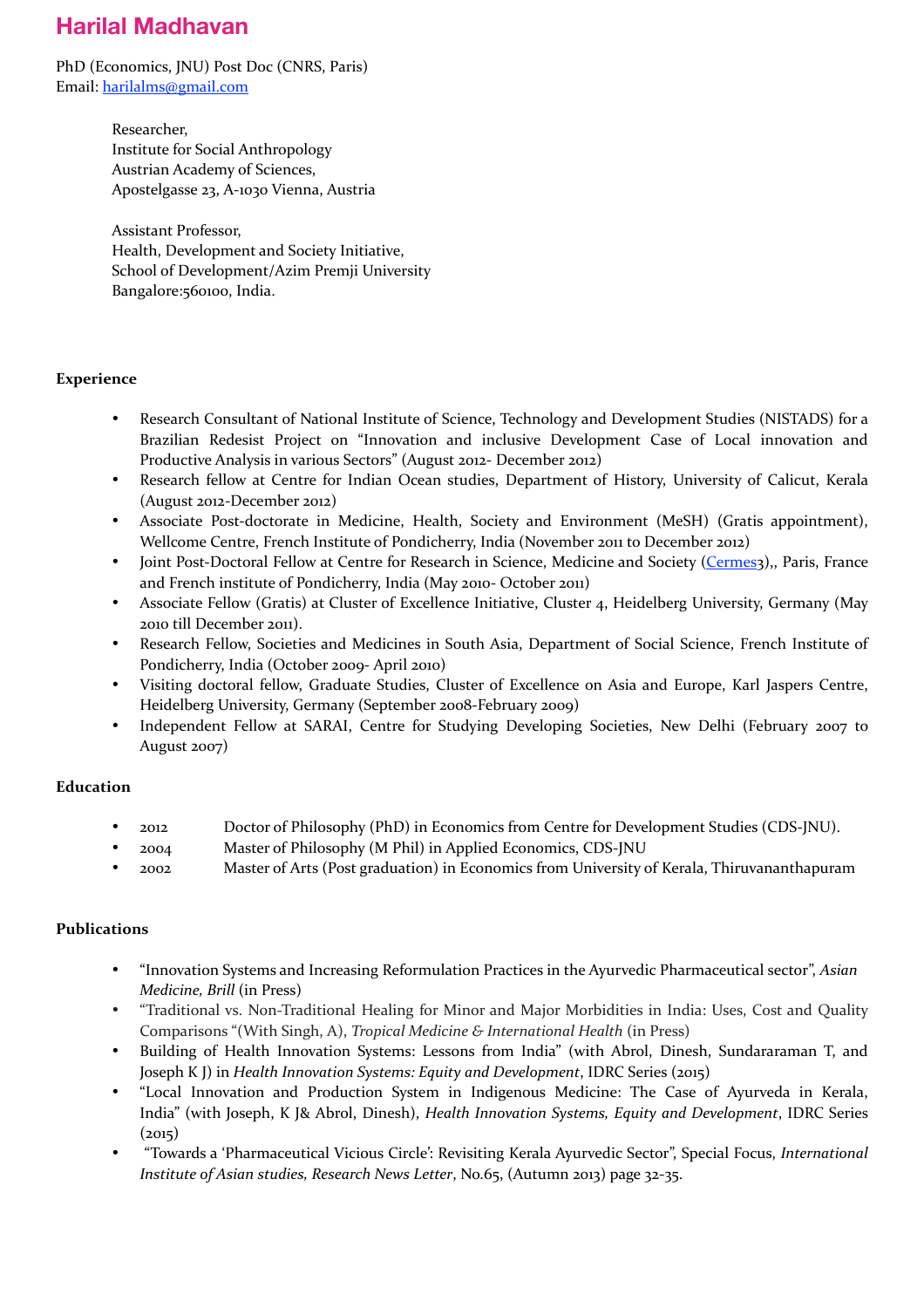- 'Commercializing Traditional Medicine: Ayurvedic Manufacturing in Kerala" in V Sujatha and Leena Abraham (Ed.) *Medicine, state and society: Indigenous medicine and medical pluralism in India*, Orient Blackswan (2012)
- Ayurvedic Manufacturing Industry in Kerala: Growth and Linkages of a Traditional knowledge Sector", VDM Verlag- Dr. Muller Publications, Germany (2010)
- 'Indian Ayurvedic Manufacturing Sector in the Open Regime: Prospects and Challenges', Rasamruta (E: journal), an all India Initiative for promotion of Ayurveda, Pune, India,  $2:19(28)$  July  $2010$ )
- "Commercializing Traditional Medicine: Ayurvedic Manufacturing in Kerala", *Economic and Political Weekly* (April 18-24, Vol. XLIV No.16; 2009)
- "From Home to Market: Responses of Ayurvedic and Unani Formularies Production from 1830s to 1920s", Centre for Development Studies Working Paper 408, (2008)
- "Linking Tribal Co-operatives and Manufacturing firms for better rural livelihood and Sustainable use of Resources" in G A Kinhal and J. Rao (ed.) *Adaptive Management of Medicinal Plants: Strategies, Implications* and Policy for Sustainable Harvesting, FRLHT, Bangalore (2008).
- "Sculpting for a Global Market: Indian Ayurvedic Sector in the Global regime" in Sailabala Debi and Annigeri (ed.) Sustainable Development and the Indian Economy: Issues and Challenges, Serial Publications, New Delhi (2006)
- "Ayurvedic Manufacturing Industry in Kerala", *Kerala Human Development Report*, Government of Kerala, Page 135 (2005)

## **Teaching Experience**

- Two courses (both designing and lecturing) at Azim Premji University, Bangalore.
	- $\circ$  *Perspectives* on *Health, Medicine and Development* for MA development (III semester),
	- o *Health Systems: organization and Financing* for MA development (IV semester)
- Guest lectures at Histoire des sciences, technologies et societies, Department of History of Science, Paris University, 2011 (on IPR and Traditional Knowledge).
- Lectures at Doctoral Colloquiums at Heidelberg University, Germany, 2008 (on Economics of Culture and Heritage)

## **Awards, Honors and Scholarships**

- 2013 Nomination to GDNet Report as one of the best policy influenced research Case in South Asia
- 2010 Pharmasud Post-Doctoral fellowship at Centre for Research in Science, Medicine and Society (CERMES<sub>3</sub>, CNRS) from National Research Agency of France, Paris.
- <sup>200</sup> <sup>4th</sup> Global South Fellowship at Graduate Institute of International Development Studies (IIDS), Geneva, Switzerland, October 19-23 (with Alumni status)
- 2008 *Visiting Research fellowship* to the 'Cluster of Excellence on Asia and Europe in the Global Context', Heidelberg University, (Nov 01, 2008 -Feb01, 2009), Germany.
- 2008 One among the Ten Fellowships for participating the International School on Medicine and Pluralism of Dr. Francis Zimmermann, EHESS, Paris, France and French Institute of Pondicherry, India
- 2008 Best PhD Paper Award, Sixth International GLOBELICS Conference, Mexico City, Mexico September 22-24
- 2008 Receiver of Outstanding Young Researcher Grant of Global Network for the Economics of Learning, Innovation, and Competence Building Systems (GLOBELICS), Denmark.
- 2006 Independent Research fellowship of SARAI, Centre for Studying Developing Societies (CSDS), New Delhi.
- 2004 Indian Council for Social Science Research (ICSSR) Doctoral Fellowship
- 2000-2002 University Merit Grants for Graduate and Post Graduate Studies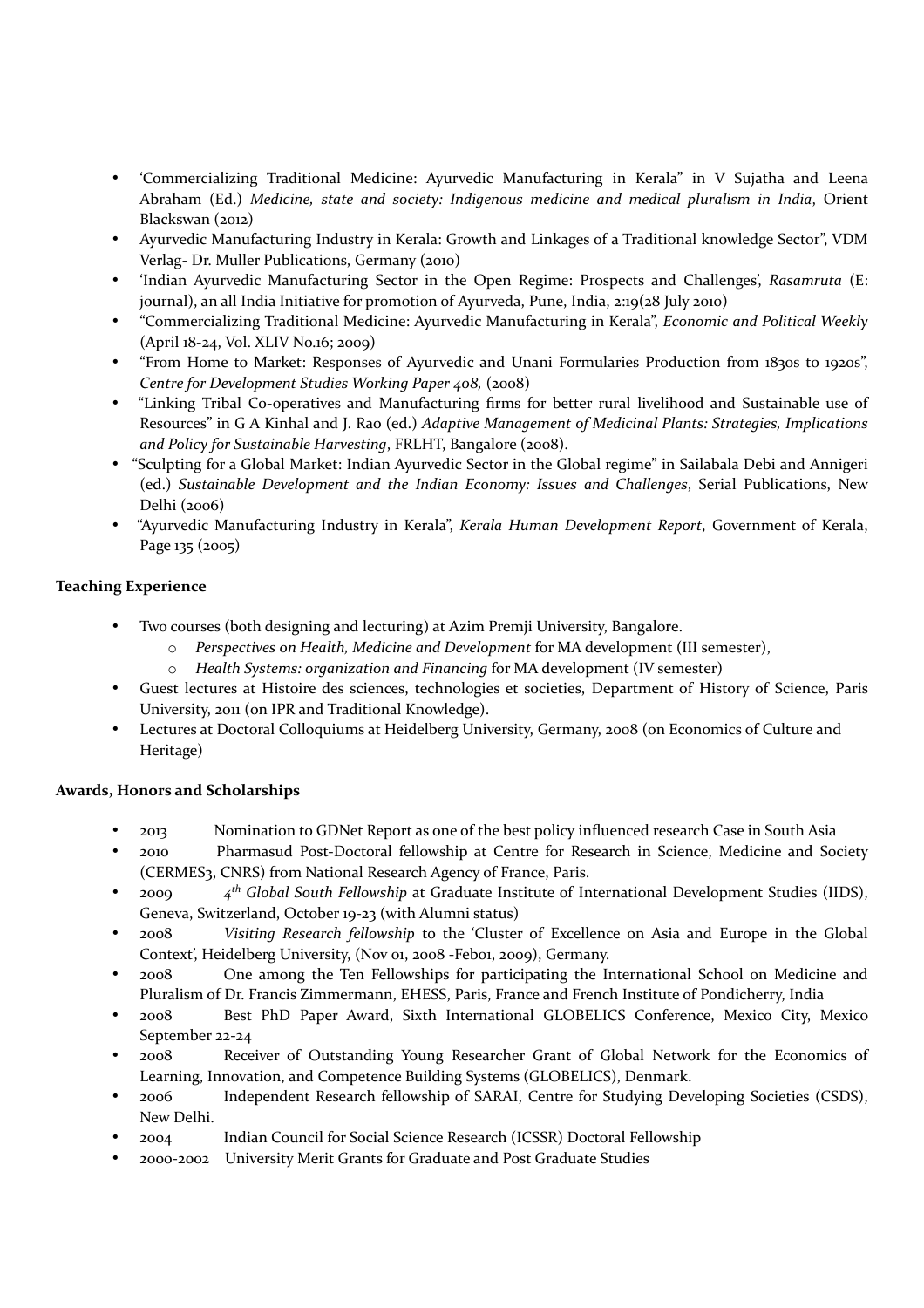#### **On-going Research Projects**

- Researcher (with Stephan Kloos, Calum Blakie and Mingji Comou), *Re-assembling Tibetan Medicine*  $(RATIMED)$ , ERC starting Grant, Austrian Academy of Sciences, Vienna, Austria  $(zo<sub>14-18</sub>)$
- Co-investigator (with Arima Mishra and Devaki Nambiar): *Policy Lessons of and for Revitalization of Local Health Traditions in India* (Re-LIHT), Funded by Azim Premji Foundation, (2014-2016)

#### **Conference Papers (Selected)**

- "Local Production, Intellectual Property Rights, Innovations in Health: An international Perspective", International Seminar on *Health Innovation System and Sustainability*, Rio de Janeiro, Brazil, 24<sup>th</sup> March, 2015
- "Health Institutions, sustainability and Inclusive Growth", National Seminar on "*Inclusiveness and* Sustainability", Thiruvananthapuram, Kerala, India, January 20-21, 2015.
- "Volunteering a Quality Death": Revisiting Network Neighbourhoods in Kerala's Palliative Care Movement, *Global Health Symposium, Cape town, South Africa, September 30-October 3, 2014*
- "Local Innovation and Production System in Indigenous Medicine: The Case of Kerala Ayurveda", BRICS International Seminar on *Health Innovation Systems and social Inclusion*, BNDES, Rio de Janeiro, Brazil, 7<sup>th</sup> April, 2013
- "Health Innovations and Sustainable development", BRICS International Seminar on *Health Innovation Systems and social Inclusion*, BNDES, Rio de Janeiro, Brazil, 9th April, 2013
- (with Ashish Singh) "Do Indigenous Health Personnel have a role in UHC? Status, Utilization and Policies in India", *Indian health economics and Policy Association*, Plenary Speaker, Third Annual Conference, Gokhale Institute of Economics and Politics, Pune, India 6-7 January, 2014
- "Search for a Health Innovation System: Emerging Trends from Kerala", *MANTHAN Research Seminar Series*, Azim Premji University, Bangalore, India, August 22, 2013
- "Traditional Knowledge and market mechanisms in Protection: The new evidences from Kani tribal medicine", International Conference on *Pharmaceutical innovations and Generics Production*, Rio de Janeiro, Brazil, 5-8<sup>th</sup> March 2012
- "Renovations in Indian Pharmaceutical Traditions", Guest Speaker, *Histoire des sciences, technologies et* societies, Department of History of Science, Paris University, May 23, 2011
- "Innovation, bioentreprises and well-being Some preliminary reflections on Kani traditional knowledge", *Pharmasud Conference*, National Research Agency (CNRS), Paris, France, April 26, 2011
- "Globalizing a Southern Knowledge: Transnational Ayurveda in context" at *4th Global South Workshop at*  Graduate Institute of International Development Studies, Geneva, Switzerland, October 19-23, 2009.
- "Identities and Value Chains of a Global Product: Ayurvedic Health Tourism in Kerala" in Conference on *Transnational Mobilities for Care: State, Market and Family Dynamics in Asia Asia Research Institute* (ARI-NUS), National University of Singapore, Singapore, September 10-11, 2009.
- "Market Transitions, Policy Frames and Responses Within: Ayurvedic Medicine in Transnational Perspective", Paper Presented at United Nations University-MERIT (UNU MERIT), *Academic Seminar Series*, Maastricht, Netherlands, January 27, 2009
- "Market Transitions, Policy Frames and Responses Within: Ayurvedic Medicine in Transnational Perspective", Paper Presented at *Cluster of Excellence on Asia and Europe in the Global Context*, Karl Jaspers Centre, Heidelberg University, Germany, January 16, 2009.
- "Struggle and Growth of a Traditional Medicine: Ayurveda with a focus on Kerala", Freiburg University, Germany, *Academic Seminar*, January 24, 2009
- "Knowledge origin, Innovations and Growth in Ayurvedic manufacturing: References from Kerala", Sixth *GLOBELICS Conference*, Mexico State Technical University, Mexico September 22-24, 2008
- "Does Institutions matter for commercialization: Ayurveda and Traditional Chinese Medicine in Comparative Perspective", Fifth *GLOBELICS Conference*, University of Saratov, Russia, September 19-23, 2007